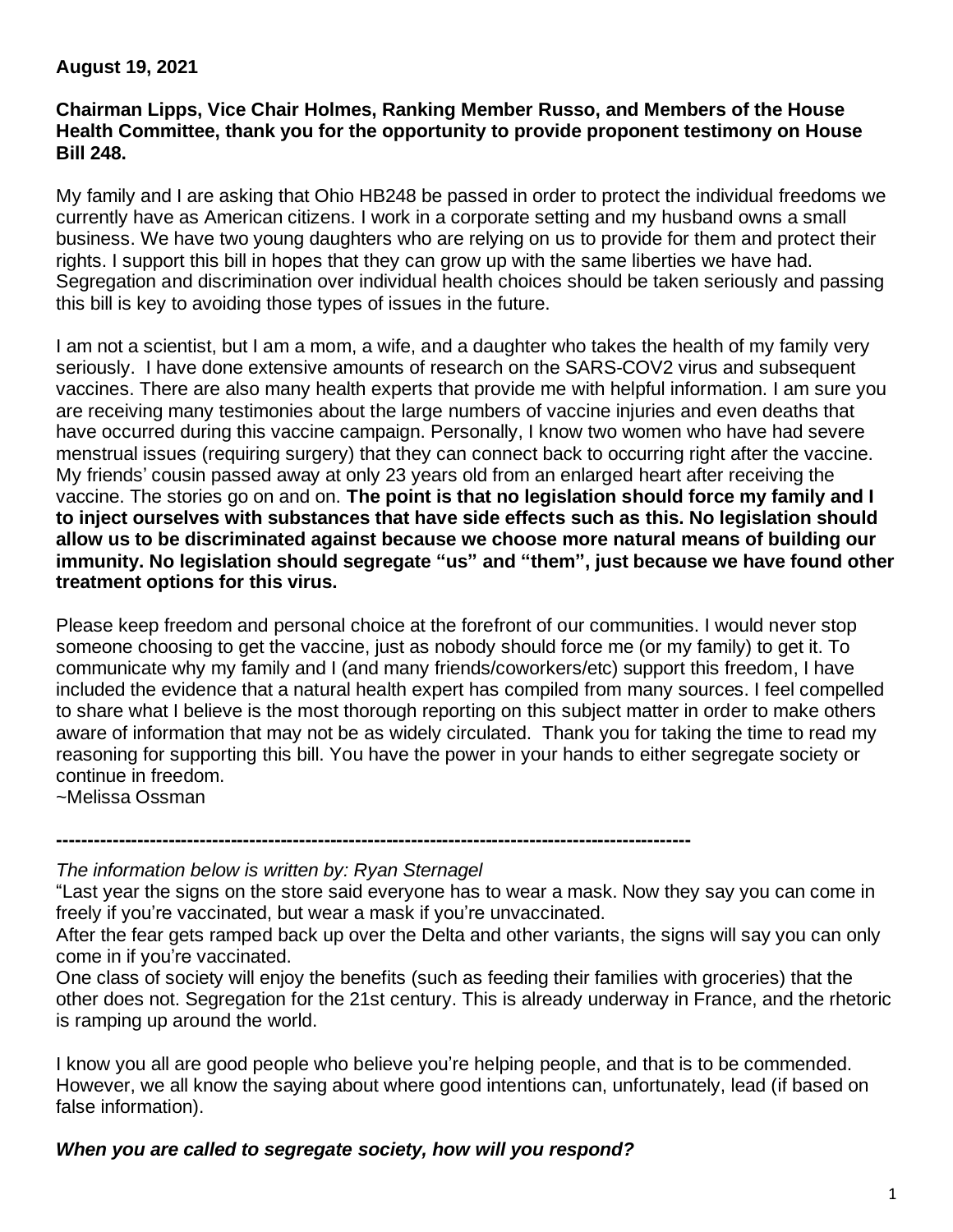- Will you tell a young single mother of three with a family history of vaccine reactions who's been previously infected that she needs to get these injections in order to go to work and buy groceries?
- Will you tell an elderly person who already had a horrific reaction to the first round that now he needs his booster to see his grandchildren?
- Are you going to continue to insist that children, who have no chance whatsoever of dying from this infection, need to receive these injections?
- Another question for you to think about tonight when in history has the side censoring information ever been the good guys?
- Is the deleting of online information, not the modern-day book burning? Is this not exactly what was foretold in 1984?

The medical findings around The Nuremberg Trials revolved around LACK of informed consent:

- COMPLETE disclosure of risks
- RISKS must be comprehended
- FREE willingness to accept or reject the product
- CANNOT be coerced or enticed

How has the county's response to the crisis to date measured up to these monumentally important standards?

Will your response going forward change? Or will you continue down the same dark path? You DO have a choice, by the way. There's always a choice.

And the choices we make in life, the actions we take in the real world and the harm or lack thereof they have on others, regardless of circumstance or intention, are all that really matter when our time here is up.

There's right, and there's wrong, good and evil, and very often it is indeed that simple.

#### *"Just following orders" has been consistently deemed an unacceptable justification for one's actions throughout history, after all.*

I speak for a large segment of the county in making the following two calls to you:

- Publicly denounce any and all forms of segregation, immediately.
- Discontinue all government involvement with the injections known as COVID-19 vaccines. Leave this private medical decision between families and their doctors, as it always has been.

**------------------------------------------------------------------------------------------------------**

The government and media are now shifting the blame of the crisis entirely towards "the unvaccinated" (including children), and the concept of "vaccine passports" combined with door to door visits is where things are clearly headed (combined with now starting to hear about the need for booster shots)…

**I believe the quality of the information below will speak for itself.** I have amassed a considerable amount of new data I feel is vital to share with you, because as we all know, people's lives are at stake, and many, many have already been lost.

I have categorized, and summarized all links below for your convenience, as I want to make sure I am giving you every possible opportunity to take this information in.

Although most of what I am focusing on here pertains to the injections specifically, with talk about masks starting to flare back up, particularly in regard to the upcoming school year, a couple of new interesting studies have come about since my last email, so I thought I'd start there.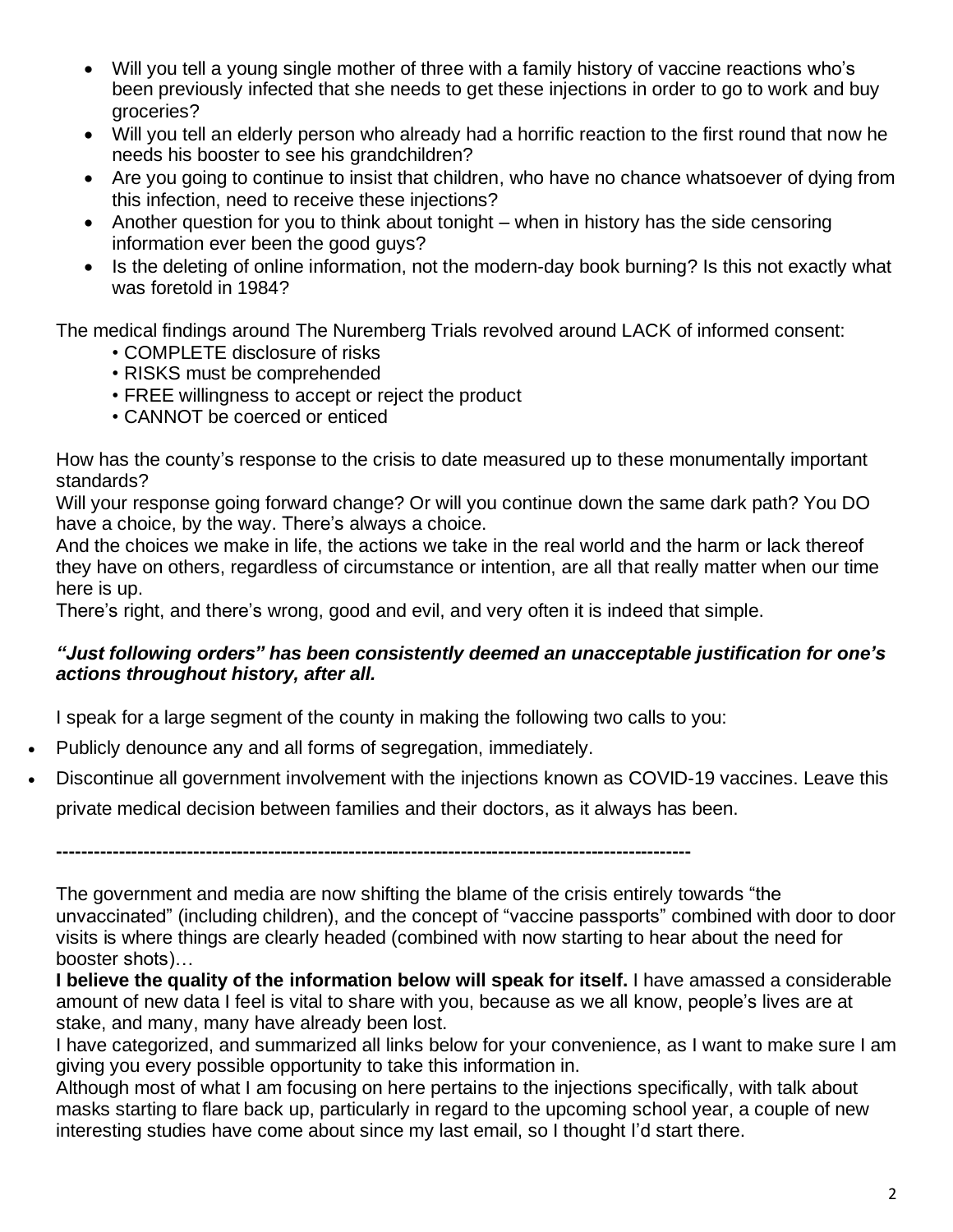# Face Mask Safety

*Extremely Dangerous CO2 Intake Found in Children Wearing Face Masks*

This study was published in The Journal of the American Medical Association Pediatrics. The generally accepted limit for CO2 levels is 2,000 ppm, with anything above that being deemed unacceptable. This study found the mean CO2 intake in a child wearing a face mask to be over 13,000 ppm.

The youngest children in the study had the highest levels, with one seven-year-old reaching 25,000 ppm. These levels were achieved within three minutes of wearing the masks, and as we know, children in school are made to wear these masks for hours on end.

**<https://jamanetwork.com/journals/jamapediatrics/fullarticle/2781743>**

#### *Disease-Causing Pathogens Founds on Childrens' Face Masks*

A group of concerned parents had their childrens' masks analyzed (after one day of use) by the University of Florida. Of the six masks analyzed, three contained pathogenic strains of bacteria, and two contained antibiotic-resistant strains of bacteria. A total of 96 unique strains, 21 of them pathogenic, were found on the masks collectively.

Note that although these tests were also capable of detecting viruses, only one was found. **<https://rationalground.com/dangerous-pathogens-found-on-childrens-face-masks/>**

# Vaccine Necessity

One of the most troubling observations many have made throughout this crisis, is that vaccination continues to be pushed as the sole solution to the problem, while any evidence, no matter how credible, suggesting otherwise is ignored, shunned and now increasingly outright censored.

#### *COVID Has a 99.9+% Survival Rate*

[https://faculty.utrgv.edu/eleftherios.gkioulekas/zelenko/aaps-Guide-to-Home-Based-Covid-](https://faculty.utrgv.edu/eleftherios.gkioulekas/zelenko/aaps-Guide-to-Home-Based-Covid-Treatment.pdf)[Treatment.pdf](https://faculty.utrgv.edu/eleftherios.gkioulekas/zelenko/aaps-Guide-to-Home-Based-Covid-Treatment.pdf)

See the CDC's most recent "Current Best Estimate" numbers in the table linked here. There are very credible analyses with even higher survival rates, but even by the CDC's own numbers, this is no different from any other respiratory illness.

**<https://www.cdc.gov/coronavirus/2019-ncov/hcp/planning-scenarios.html#table-1>**

#### *The Absolute Risk Reduction From Vaccination is Only 1%*

This piece published in The Lancet explains that while the relative risk reduction (which is what is being advertised and repeated) from vaccination is 95%, the absolute risk reduction is 1%. Relative risk reduction is a classic drug company sleight of hand that's used to make their drugs sound more beneficial than they are in reality. Relative risk reduction only takes a certain segment of the population into account, whereas absolute risk takes the entire population into account, and is the more honest and transparent way to use statistics in reporting a benefit.

**[https://www.thelancet.com/journals/lanmic/article/PIIS2666-5247\(21\)00069-0/fulltext](https://www.thelancet.com/journals/lanmic/article/PIIS2666-5247(21)00069-0/fulltext)**

### **Early Treatment Drastically Improves Outcomes**

The documented evidence of a wide array of modalities' effectiveness in treating the disease is overwhelming, yet again, is outright refused by the medical establishment and media. This real-time analysis of a combined 749 studies shows a range of 41% to 92% reduction in mortality depending on the modality. Bear in mind these are all single modalities for the purposes of the studies, and that many doctors actually treating the disease combine many of these modalities for even greater results. Think of all the lives that could have been saved, had the focus not been solely on the vaccine, as you read through these numbers. **<https://c19early.com/>**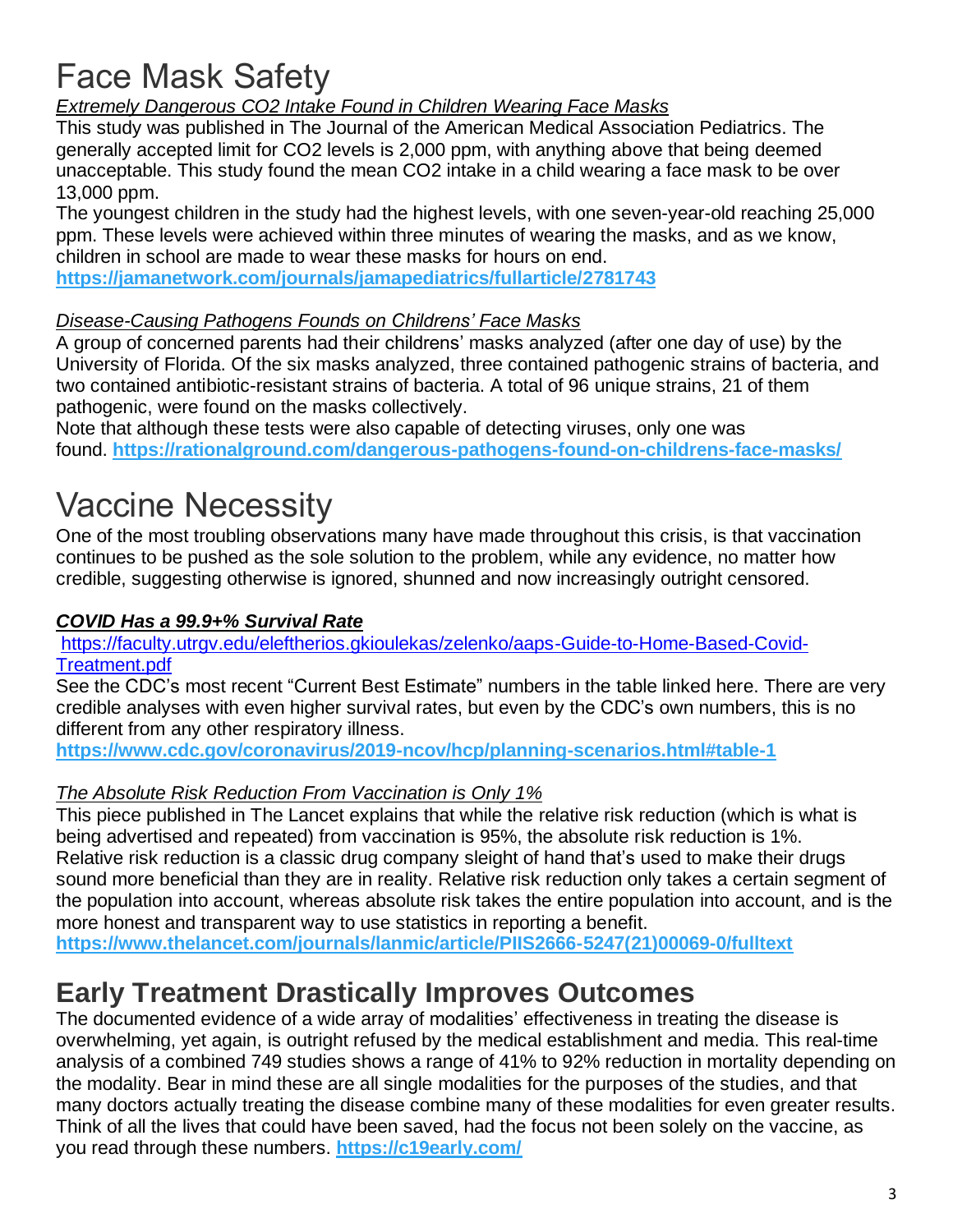# **Ivermectin Is Widely Studied, Used, and Proven Effective**

I included this in previous messages but it bears repeating given the new audience and the fact that data has become even more compelling. Ivermectin in particular is an extremely well studied, commonly used drug throughout the world, with a well-established safety profile, that costs next to nothing.

This page is tracking 60 trials (half of them RCTs), and even more, studies, involving 574 scientists and over 21,000 patients. These trials show an average 85% improvement in prevention and 67% improvement in mortality.

Again, think of the lives that could have been saved, had public health officials truly "followed the science."

**<https://c19ivermectin.com/>**

### **The Association of American Physicians and Surgeons Guide to Home Treatment**

Ask yourself why people are being told there is absolutely nothing they can do aside from getting vaccinated, when not only scientific evidence, but very well-qualified doctors (more on that below) are proving otherwise.

The AAPS has been in existence since 1943 and has released this comprehensive treatment guide based on what their doctors are finding the greatest success with (and evidence for) in treating these patients.

**[https://faculty.utrgv.edu/eleftherios.gkioulekas/zelenko/aaps-Guide-to-Home-Based-Covid-](https://faculty.utrgv.edu/eleftherios.gkioulekas/zelenko/aaps-Guide-to-Home-Based-Covid-Treatment.pdf)[Treatment.pdf](https://faculty.utrgv.edu/eleftherios.gkioulekas/zelenko/aaps-Guide-to-Home-Based-Covid-Treatment.pdf)**

### **Asymptomatic Spread is Not a Major Transmission Vector**

The prevailing argument as to why everyone needs to be vaccinated is asymptomatic spread. This flies in the face of what everyone has understood about infection up until last year. It's widely known for a variety of reasons that symptomatic people are the ones spreading the disease. However for the sake of brevity and to keep things well documented and strictly relevant to the current situation, this piece published in The British Medical Journal details many flaws in the asymptomatic spread reasoning, including citing a 10,000 person study in Wuhan that was unable to find one case of asymptomatic spread.

**<https://www.bmj.com/content/371/bmj.m4851>**

# **Vaccine Efficacy**

Aside from the safety concerns, I outline below, and all the alternatives I've outlined above, there is now ample evidence that these injections aren't even all that helpful in preventing infection. In particular, evidence is showing natural immunity to be far superior to vaccination. Why, then, are there still calls for everyone to be vaccinated, regardless of prior infection status?

#### *40% of new covid cases among vaccinated vs. 1% previously infected*

This is an analysis of the latest Israeli Health Ministry data, showing that in the latest surge of cases, people who had already been vaccinated were 6.72% more likely to become hospitalized than those who had already achieved natural immunity.

Israel is an important case study as it was the first nation to launch an aggressive vaccination campaign, and is one of the most vaccinated nations in the world. **<https://www.israelnationalnews.com/News/News.aspx/309762>**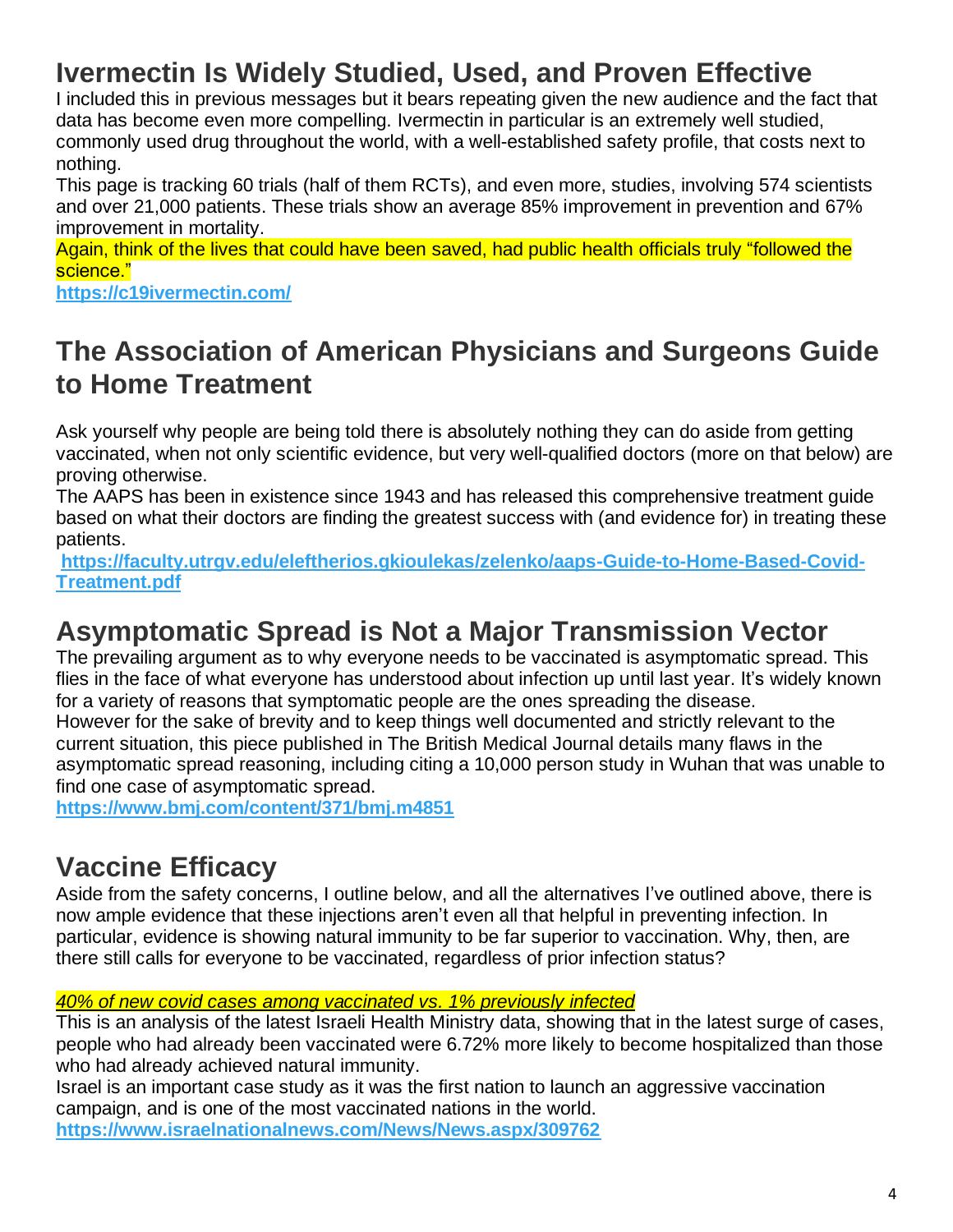*60% of Recent Serious Cases Fully Vaccinated*

Another piece out of Israel showing that 60% of total new serious cases were among the fully vaccinated. When looking at those over age 50 however, that number jumps to 90%. The health ministers quoted in the study conclude that the vaccine is "significantly less effective" against the Delta variant.

**<https://ylilauta.org/satunnainen/129505612>** Update: This thread has been deleted. (I wonder why?)

# **Cleveland Clinic finds no infections among previously infected**

The Cleveland Clinic ran an analysis of over 50,000 of their employees, and of those previously infected (both vaccinated and unvaccinated), new infections were at near zero. **<https://www.medrxiv.org/content/10.1101/2021.06.01.21258176v3>**

#### *Previously Infected Individuals Show Much Higher Antibody Response*

This is a study on the healthcare workers in Israel, showing those who had been previously infected presented a much higher response to the vaccine (which the study's authors equate to response against the virus) than those who had not been previously infected.

**<https://www.eurosurveillance.org/content/10.2807/1560-7917.ES.2021.26.6.2100096>**

### **50 Fully Vaccinated Adults Die From COVID in New Jersey**

This is an article quoting New Jersey Health officials in stating 50 fully vaccinated adults have died from COVID. What's interesting to note here, is the article mentions the majority of these adults had other severe conditions.

This reflects what people speaking out against the extreme response have been saying all along, that most people dying already have a host of comorbidities, and it's not even clear what they're actually dying from. It's now becoming clear that these injections aren't helping these people either. **[https://thehill.com/homenews/state-watch/564243-new-jersey-officials-say-nearly-50-fully](https://thehill.com/homenews/state-watch/564243-new-jersey-officials-say-nearly-50-fully-vaccinated-residents-have-died)[vaccinated-residents-have-died](https://thehill.com/homenews/state-watch/564243-new-jersey-officials-say-nearly-50-fully-vaccinated-residents-have-died)**

### **Pfizer Seeking Authorization for Booster After Six Months**

One of Pfizer's top scientists is quoted in this article stating that after six months, "there likely is the risk of reinfection as antibodies, as predicted, wane."

The public has been told throughout this entire campaign that "doing their part" meant getting their two shots, and then they're done. Now we're told it's only good for six months, and that's what the drug companies were expecting?

How much is enough? When will this end? When someone had a horrendous reaction to the first two and now doesn't want the third, are they not doing their part?

**<https://www.israelnationalnews.com/News/News.aspx/309537>**

#### **Vaccine Safety**

"It's safe and effective" continues to be repeated in calls for every man, woman and child to receive these injections. We've just addressed the "effective" portion of this claim, now let's look at the "safe" part. As you will see, this is in fact the most UN-safe vaccine ever released, by breathtaking orders of magnitude.

#### *The Vaccine Adverse Event Reporting System (VAERS) Now Showing Over 11,000 Deaths*

In addition to over 36,000 hospitalizations, 3,000 cases of anaphylaxis, 3,000 cases of bell's palsy, 1,000 miscarriages, 4,000 heart attacks, 20,000 severe allergic reactions, and the list goes on.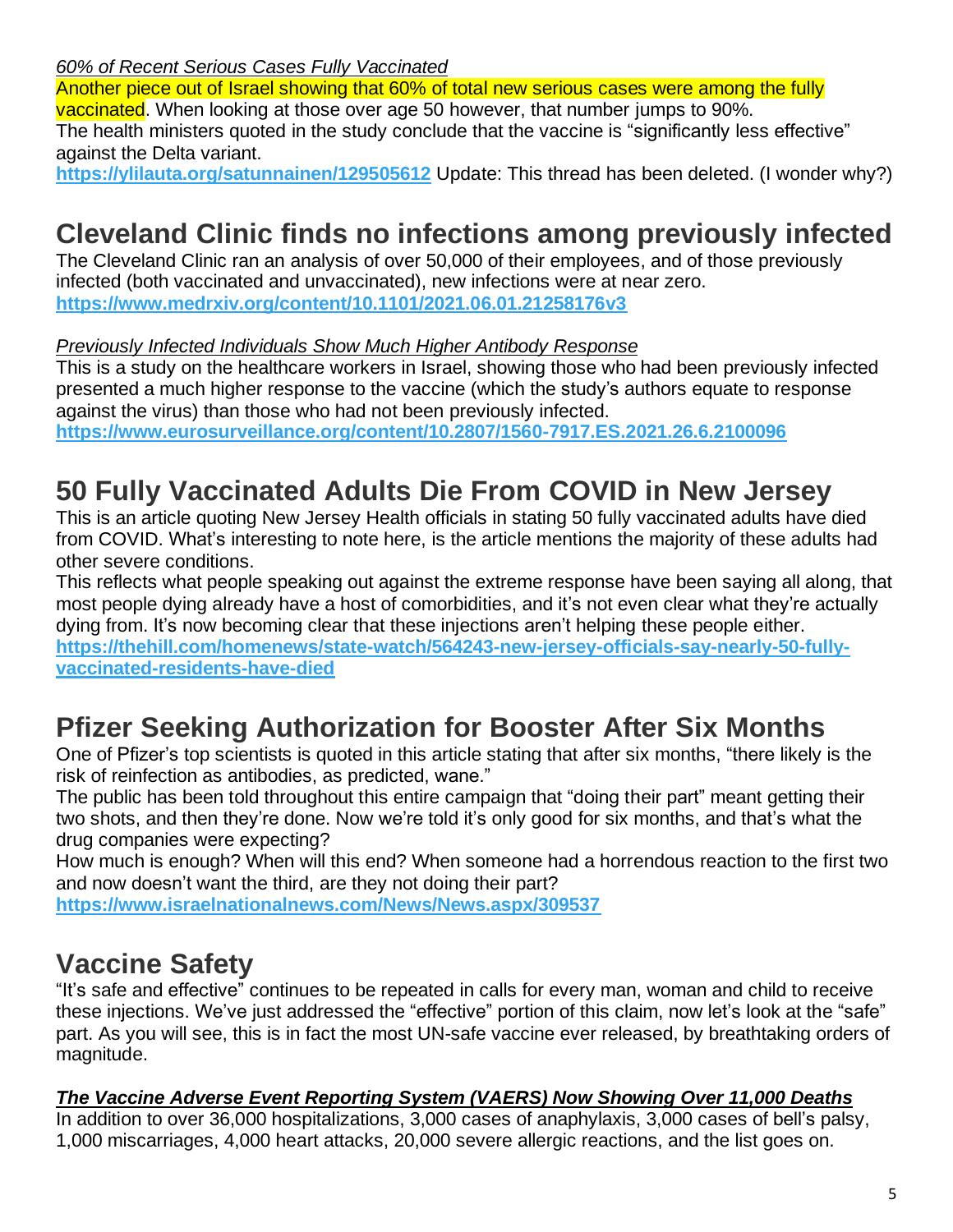I had mentioned VAERS in my previous message and encouraged you all to run your own report to see for yourself, however, I was not aware at the time of this convenient tool that aggregates all the data. Take a long look at these numbers, and then take a long look in the mirror.

Vaccines are typically pulled after 25 – 50 deaths are reported. We've now got one killing thousands, and yet we're somehow continuing to insist that everyone take it.

It's important to note here that the CDC is now stating some of this number could reflect foreign sources, and that the real number is somewhere around 6,000 (which means they're actually acknowledging thousands of people have died).

Regardless, these are real deaths that have occurred, and at staggering numbers, especially given that as I explained before, only a small percentage of adverse events are captured in this system (more on that below).

**<https://www.openvaers.com/covid-data>**

### **Harvard Medical School Study Finds Only 1% of Adverse Events are Reported to VAERS**

I had mentioned this in my previous message. I now have two other pieces of data below corroborating this finding.

**<https://www.scribd.com/document/434088983/Lazarus-Final-Report-2011>**

#### **Supporting Evidence (1)**

The CDC recently claimed, "Anaphylaxis after COVID-19 vaccination is rare and occurred in approximately 2 to 5 people per million vaccinated in the United States based on events reported to VAERS." **<https://www.cdc.gov/coronavirus/2019-ncov/vaccines/safety/adverse-events.html>** That claim is contradicted by a recent study at Mass General Brigham that assessed anaphylaxis in a clinical setting after the administration of COVID-19 vaccines and, in stark contrast to the CDC's claim, found "severe reactions consistent with anaphylaxis occurred at a rate of 2.47 per 10,000 vaccinations." **<https://jamanetwork.com/journals/jama/fullarticle/2777417>**

This is equivalent to 50 times to 120 times more cases than what VAERS and the CDC are reporting.

#### **Supporting Evidence (2)**

During the January 27, 2021, Advisory Committee on Vaccine Safety (ACIP) meeting, Tom Shimabukuro of the CDC's COVID-19 Vaccine Safety Task Force, Vaccine Safety

The team explained that it was expected that 11,440 deaths from long-term care facilities ("LTCF") would be reported to VAERS given the number of deaths that would naturally occur during the period directly after COVID-19 vaccination in these facilities.

That slide can be found by searching the term "Estimated background mortality in LTCF residents" in the slide deck from that presentation here:

**[https://www.cdc.gov/vaccines/acip/meetings/downloads/slides-2021-01/06-COVID-](https://www.cdc.gov/vaccines/acip/meetings/downloads/slides-2021-01/06-COVID-Shimabukuro.pdf)[Shimabukuro.pdf](https://www.cdc.gov/vaccines/acip/meetings/downloads/slides-2021-01/06-COVID-Shimabukuro.pdf)**

Instead, VAERS only received 129 reports of deaths following COVID-19 vaccination in LTCF (or 1.1%).

I have now given you **THREE** pieces of very strong evidence showing that the astounding numbers you see on the VAERS report are just a small fraction of the true numbers. Even if it's actually 10% being reported, multiply the numbers you see on the VAERS report by 10, and tell me these lives lost and ruined were worth it.

#### *40% of All Deaths Ever Reported to VAERS Are Due to the COVID Vaccine*

VAERS has been capturing data on vaccine reactions since 1990. 40% of all deaths ever reported (as of May 1st) have now been from the COVID vaccinations.

**<https://www.virginiastoner.com/writing/2021/5/4/the-deadly-covid-19-vaccine-coverup>**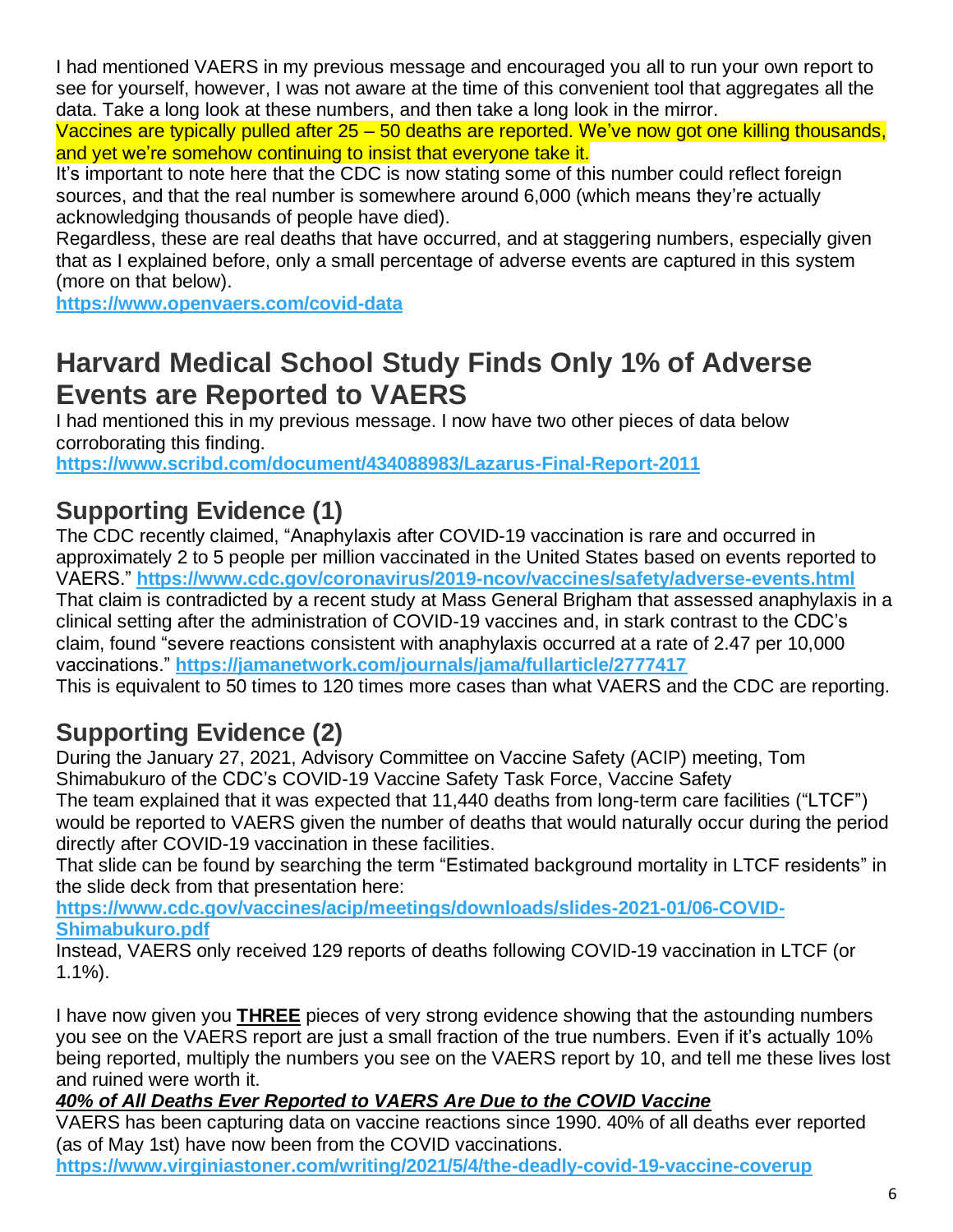# **Death Rates in all Countries Go UP Following Vaccination**

Here is a long list of graphs showing death rates in numerous countries going UP, following those countries initiating their vaccination campaigns. In almost every case, this spike reverses the downward trajectory these countries were already on.

**<https://stateofthenation.co/?p=65459>**

#### **Moderna Is Just Now Testing for Safety in Pregnant Women**

Despite claims that the vaccine is safe for everyone including pregnant women, and the fact safety testing was extremely limited and flawed to begin with, Moderna is just now beginning to actually test for safety in pregnant women.

**[https://www.dailymail.co.uk/health/article-9784519/Moderna-launches-clinical-trial-testing-](https://www.dailymail.co.uk/health/article-9784519/Moderna-launches-clinical-trial-testing-%20COVID-vaccine-safe-pregnant-women.html?EdNo=247)[COVID-vaccine-safe-pregnant-women.html?EdNo=247](https://www.dailymail.co.uk/health/article-9784519/Moderna-launches-clinical-trial-testing-%20COVID-vaccine-safe-pregnant-women.html?EdNo=247)**

#### *COVID Vaccination Is NOT Safe for Pregnant Women*

Here is a detailed write-up on all the reasons why these injections have proven themselves unsafe for pregnant women. Most notably, it explains how the NEJM study on spontaneous abortions that the CDC was quoting in stating it to be safe, in reality, shows spontaneous abortions to occur at a significantly higher rate than baseline when the data is appropriately analyzed.

**[https://thehighwire.com/the-issues-surrounding-an-experimental-covid-shot-during](https://thehighwire.com/videos/are-covid-vaccines-triggering-miscarriages/)[pregnancy/](https://thehighwire.com/videos/are-covid-vaccines-triggering-miscarriages/)**

#### **12-24-Year-Olds Account for 52.5% of all Cases of Myocarditis, Despite Only Receiving 8.8% of Total Injections**

Should children be experiencing severe swelling of the heart, to protect themselves from a disease they have zero chance of dying from? Please refer to slide 17 of the CDC's recent vaccine safety presentation.

**<https://www.fda.gov/media/150054/download>**

### **Everest Romney and his Father Both Hospitalized for Severe Blood Clots**

I could send you countless firsthand accounts from family members of deaths and severe reactions to these injections, however, I'll keep it to this one, as it comes from Utah.

You likely saw local news reports about high school student Everest Romney. Without fail, they all downplayed what this family went through, and even attacked them personally for sharing their story. Listen to the mother herself tell it, and decide what to believe for yourself.

**[https://greensmoothiegirl.com/your-high-vibration-life/episodes/vaccine-story-reactions](https://greensmoothiegirl.com/your-high-vibration-life/episodes/vaccine-story-reactions-blood-clots/)[blood-](https://greensmoothiegirl.com/your-high-vibration-life/episodes/vaccine-story-reactions-blood-clots/) clots/**

### **Medical Professionals Speaking Out**

The caliber of medical professionals now risking their careers to speak out against the entirety of the response to this crisis, including the current vaccination campaign, cannot be ignored. These men and women have much, much more impressive and relevant resumes than any of the handful that is allowed to speak to the media, and therefore the public, on the matter.

It's important to note that as these medical professionals speak out, they do so knowing they risk their careers and reputation, as the media immediately attempts to discredit each of them by any and all means necessary.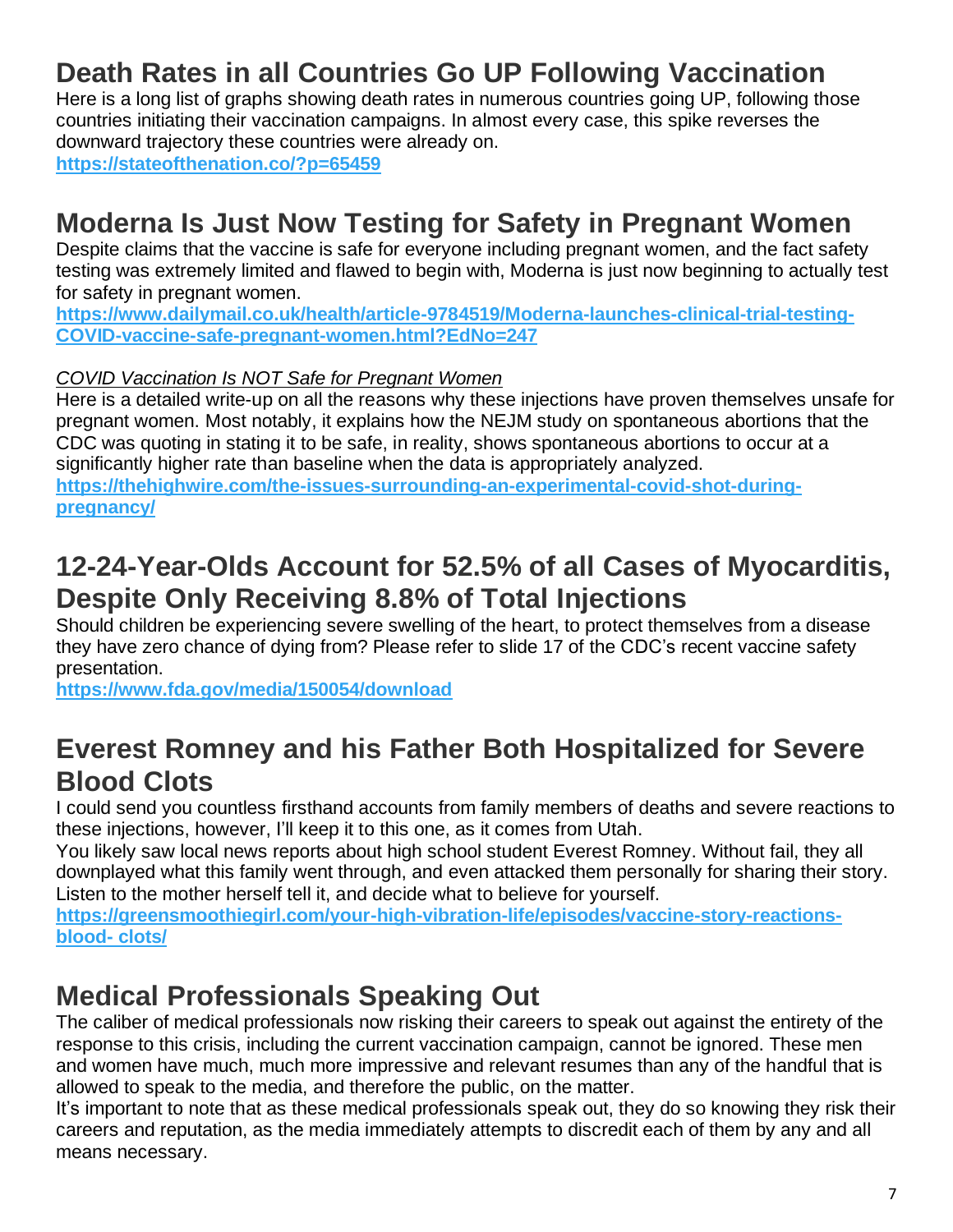Listen to these doctors first, then run a search for their names. Ask yourself why medical professionals of this caliber are being routinely removed from YouTube, and the only place you can find most of them are alternative video hosting platforms.

**Dr. Peter [McCullough](https://www.cardiometabolichealth.org/peter-mccullough.html)**

Dr. Peter McCullough is the most published person on the heart and kidneys in the world, in history. This is his testimony to the Texas Senate HHS Committee, on how he watched the suppression of actual science and evidence from the very beginning of this crisis, and how many lives could have been saved, had there been an open and honest dialogue.

I have this first because it's short. A good place to start. **<https://youtu.be/QAHi3lX3oGM>**

#### **Dr. Peter McCullough on The Delta Variant**

Here's another interview with Dr. McCullough on how The Delta Variant, or any other variant, represents very little threat in actual reality. And more so, how the prevalence of these variants has actually been brought about by the vaccinations themselves.

Dr. McCullough also very importantly notes that the CDC announced in May that it has stopped tracking "breakthrough cases." Meaning, all the current "pandemic of the unvaccinated" rhetoric is entirely disingenuous, and about half of all new cases are indeed vaccine failures.

He also notes that to date, after weeding out comorbidities (leukemia, for instance), there has been only one child in the entire US that the data shows may have actually died of COVID. **<https://thehighwire.com/videos/about-half-the-cases-are-vaccine-failures/>**

### **Dr. Mike Yeadon, Virologist, Former Pfizer VP, and Chief Science Officer**

I had included an interview with Dr. Yeadon in one of my previous messages. Roger Armstrong had expressed some doubt in his credibility. Listen to this entire interview (this one took place after the first one I sent), on how the numbers weren't adding up from the beginning and the opposition he faced in trying to bring any real debate to the places that matter, in addition to the agenda he sees as we progress towards vaccine passports, and decide for yourself.

**<https://thehighwire.com/videos/pfizer-vp-the-thing-to-be-terrified-of-is-your-government/>**

### **Dr. Robert Malone, Inventor of mRNA Technology**

Now that Dr. Malone is speaking out, his actual statements are being ignored and his credibility is being called into question. Whether or not he was the "sole" inventor of the technology, or there were others involved, he was clearly at the forefront of its development, there is no questioning that. Here he is explaining why this is in no way the technology that should be used in this situation, and why it's dangerous to children in particular.

**<https://thehighwire.com/videos/mrna-vaccine-inventor-calls-for-stop-of-covid-vax/>**

### **Luc Montagnier, Virologist, Nobel laureate, Discoverer of HIV**

Here's a short clip of Montagnier explaining, as have others, how the COVID vaccines themselves are creating the variants.

**[https://rumble.com/vh8vz9-bombshell-nobel-laureate-reveals-that-covid-vaccine-is-creating](https://rumble.com/vh8vz9-bombshell-nobel-laureate-reveals-that-covid-vaccine-is-creating-%20variants.html)[variants.html](https://rumble.com/vh8vz9-bombshell-nobel-laureate-reveals-that-covid-vaccine-is-creating-%20variants.html)**

Luc Montagnier on Neurodegeneration Here's another clip of Montagnier on how the COVID vaccinations may well lead to neurodegeneration in many. **[https://rumble.com/vhsm3h-nobel](https://rumble.com/vhsm3h-nobel-laureate-luc-montagnier-warns-covid-vaccine-may-lead-to-%20neurodegenera.html)[laureate-luc-montagnier-warns-covid-vaccine-may-lead-to-](https://rumble.com/vhsm3h-nobel-laureate-luc-montagnier-warns-covid-vaccine-may-lead-to-%20neurodegenera.html) neurodegenera.html**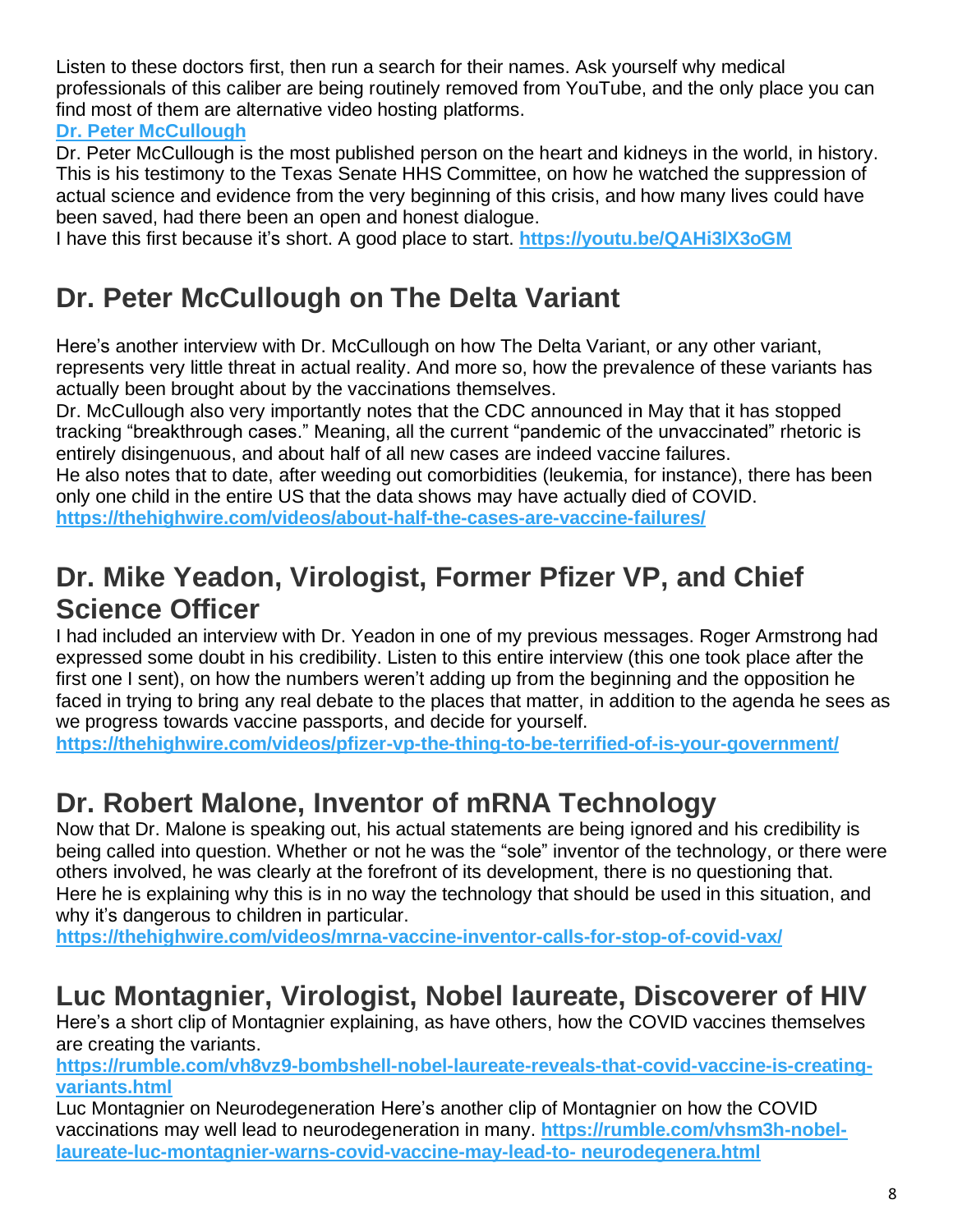# **Dr. Peter Doshi, Editor in Chief of The British Medical Journal**

Here's a piece by a group of scientists lead by Dr. Doshi wrote explaining why they have petitioned the FDA to not grant full approval to the COVID-19 shots. https://blogs.bmi.com/bmi/2021/06/08/why-we-petitioned-the-fda-to-refrain-from-fully**[approving-any-covid-19-vaccine-this-year/](https://blogs.bmj.com/bmj/2021/06/08/why-we-petitioned-the-fda-to-refrain-from-fully-approving-any-covid-19-vaccine-this-year/)**

#### **Dr. Kamran Abbasi, Executive Editor of The British Medical Journal**

Here's a piece Dr. Abbasi wrote on the politicization, corruption and suppression of COVID-19 science by the medical-political complex. **<https://www.bmj.com/content/371/bmj.m4425>**

### **Pierre Kory, MD, Co-Founder of The Frontline COVID-19 Critical Care Alliance**

Dr. Kory discusses here how he and his colleagues around the world have been successfully treating patients and saving lives with Ivermectin.

**[https://covid19criticalcare.com/videos-and-press/flccc-releases/covid-ivermectin-and-the](https://covid19criticalcare.com/videos-and-press/flccc-releases/covid-ivermectin-and-the-%20crime-of-the-century-podcast-with-dr-pierre-kory/)[crime-of-the-century-podcast-with-dr-pierre-kory/](https://covid19criticalcare.com/videos-and-press/flccc-releases/covid-ivermectin-and-the-%20crime-of-the-century-podcast-with-dr-pierre-kory/)**

## **Richard Fleming, MD, Ph.D., JD**

Dr. Fleming gives a (long) comprehensive analysis of all of the missteps, consequences, collateral damage, and benefactors of pandemic promotion.

#### **<https://thehighwire.com/videos/live-from-event-2021-in-dallas-tx/>**

#### **Tess Lawrie, MD, Ph.D. adverse events and death data in the UK**

Dr. Laurie and her team of scientists urge the MHRA to stop the mRNA shots, based on analysis of the adverse events and death data in the UK.

**[http://medisolve.org/yellowcard\\_urgentprelimreport.pdf](http://medisolve.org/yellowcard_urgentprelimreport.pdf)**

### **Professor Byram Bridle**

Professor Birlde explains why the spike protein is a dangerous toxin and how the shots circulate it throughout the body via the bloodstream, which could lead to life-threatening blood clots, heart and brain damage, fertility issues, and risks to unborn and nursing babies.

**<https://www.catsfork.com/CatsKitchen/coronavirus-notes-on-vaccines-for-covid-19/>**

### **Sucharit Bhakti, MD, Professor of Microbiology and Immunology**

Dr. Bhakti discusses why the shots are "entirely senseless and useless" and why "every jab is potentially fatal," how the risk of harm increases with each shot, and how spike-protein-induced blood clots damage different parts of the body. One chilling example, a clot in the umbilical vein will abort a fetus. **<https://www.youtube.com/watch?v=0IBv3A8-ShI>**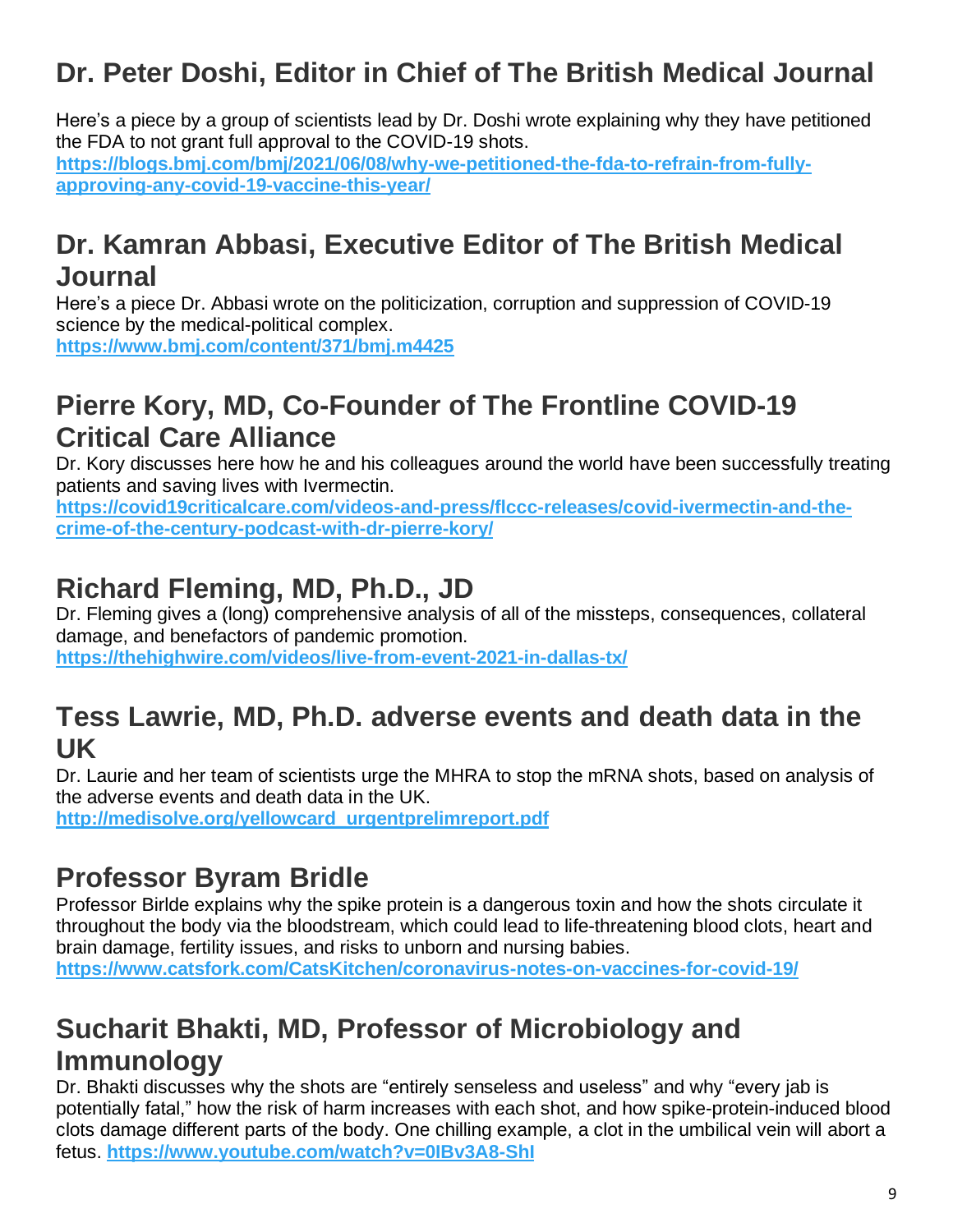# **Stephanie Seneff, Ph.D., Senior Research Scientist at MIT**

Dr. Seneff anticipates that the mRNA shots will lead to an increase in auto-immune and neurodegenerative diseases like Alzheimer's, Parkinson's, and Creutzfeldt-Jacob disease (CJD), a prion disease comparable to mad cow disease, in the next 10 to 15 years.

She also explains the mechanisms by which foreign messenger RNA can be converted into DNA and the plausibility of spike-protein exosome shedding via breath, sweat, and breast milk from those injected with spike-protein-producing mRNA.

**[https://rairfoundation.com/mit-scientist-covid-vaccines-may-cause-diseases-in-10-to-15](https://rairfoundation.com/mit-scientist-covid-vaccines-may-cause-diseases-in-10-to-15-years-exclusive-video/) [years-exclusive-video/](https://rairfoundation.com/mit-scientist-covid-vaccines-may-cause-diseases-in-10-to-15-years-exclusive-video/)**

### **Dr. Seneff's Peer Reviewed Paper**

Dr. Seneff also co-author of the peer-reviewed paper Worse than The Disease? Reviewing Some Possible Unintended Consequences of the mRNA Vaccines Against COVID-19. **<https://ijvtpr.com/index.php/IJVTPR/article/view/23/51>**

# **Proof of Corruption at Highest Levels**

This is likely the most important section for all of you to take in. After all of this science, evidence, and highly credible and qualified medical professionals speaking out, you're likely asking yourself how it is that you haven't heard this side of the story.

My answer remains the same as in previous messages. There have always been, and unfortunately likely will always be, evil men looking to use positions of power and a knowledge differential over the majority of the population for purposes of control.

Since my last message, Bill Gates has proven himself to be a bad person, and Anthony Fauci has been proven a liar.

Clinical psychopaths are unlike you or me. They're physically incapable of feeling human emotion. They also tend to be highly intelligent, quite skilled at "blending in," and typically gravitate towards positions of power.

Just because YOU wouldn't do something like this, doesn't mean THEY wouldn't.

#### *SARS-COV2 Is Not "Novel" – Patents on the virus and vaccine date back to 1999*

David Martin founder and CEO of M-CAM, which monitors patent activity, innovation, and economic activity in 168 countries. He gives a timeline overview of some of the SARS coronavirus patents (there have been over 4,000) filed since 1999 and explains why the SARS-COV2 coronavirus was not "novel" (new).

For example, Pfizer first filed for a spike protein vaccine on January 28, 2000 (U.S. patent # 6372224). Dr. Martin raised the alarm about this research in 2001. His analysis of the players involved and the paper trail is astounding.

**<https://www.bitchute.com/video/9HxsE5llViby/>**

### **Fauci Misinformation Timeline**

There has been a good deal of news about the emails sent and received by Anthony Fauci, suggesting that he knew one thing and said another, consistently throughout the crisis. However, bits and pieces here and there don't really give you the full story. Here is a detailed analysis of the key emails, coupled with the timing and context in which they were sent.

Consistently, these emails show Fauci to be lying to the public about the severity, and origins of the virus (as he was responsible for its creation), along with the effectiveness of masks and social distancing.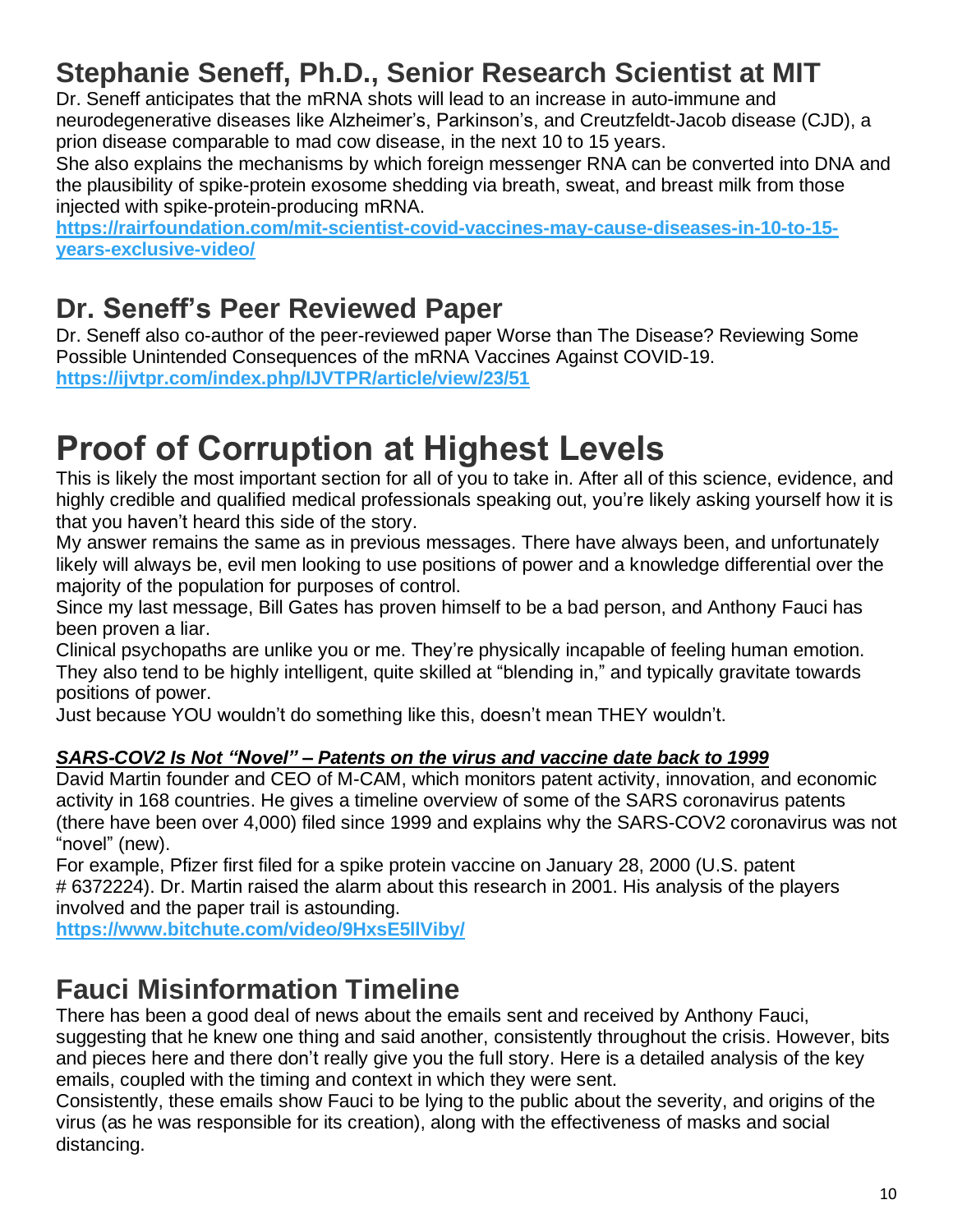Even more troubling, they clearly show him orchestrating the effort within both mainstream and social media (directly with Mark Zuckerberg in the case of Facebook) to label anything outside the official narrative, a "conspiracy theory."

**https://thehighwire.com/videos/the-fauci-misinformation-timeline/**

## **Fauci Caught Lying To Congress**

If this clip isn't the definition of a man caught red-handed in a lie, to congress no less, I don't know what is. Bear in mind here, I was writing to you about Fauci's "gain of function" research long before this was ever brought up in congress, and long before it was ever a term the public had even heard of. This is because I do my own research, which I was trying to alert you to all the way back in May. **https://thehighwire.com/videos/rand-roasts-fauci-again/**

### **Peter Daszak Caught Organizing "Conspiracy Theory" Narrative, Removed From UN Investigation**

Peter Daszak is the head of Eco Health Alliance, the non-profit Fauci used to funnel CDC money into this gain of function research (after this research was deemed dangerous and disallowed public funding).

The fact itself that Daszak himself was appointed to the UN Commission investigating the origins of the virus should tell you something on its face. However, as you just learned about in the Fauci misinformation timeline, Daszak was also the point man in organizing the "conspiracy theory" narrative.

This was made so clear by the Fauci emails that he was removed from the investigation.

**https://www.dailymail.co.uk/news/article-9710875/Peter-Daszak-removed-COVID- commissionfollowing-bombshell-conflict-report.html**

# **Fauci Has a Long Track Record of Corruption**

Here's an interview with former NIH scientist Judy Mikovits on her personal experience with Fauci, going all the way back to covering up known effective treatments (for profit) in the AIDS epidemic. **https://thehighwire.com/videos/ex-nih-whistleblower-exposes-fauci/**

### **Genetic Insert Found Nowhere in Nature is Found in SARS-COV2**

More on the unnatural origins of this virus. Here is a detailed write-up explaining how the "CGG insert" is found nowhere in nature, yet is commonplace in lab-created viruses. The CGG insert is present in SARS-COV2.

**https://www.wsj.com/articles/the-science-suggests-a-wuhan-lab-leak-11622995184**

## **Unholy Alliance Between GAVI (Bill Gates' "Vaccine Alliance"), WHO & CDC**

Here's former WHO ethics researcher Astrid Stuckelburger, Ph.D., detailing numerous massive conflicts of interests between these three organizations, and the immense power and profitability Bill Gates has created with his GAVI foundation.

**https://thehighwire.com/videos/w-h-o-whistleblower-connects-the-dots/**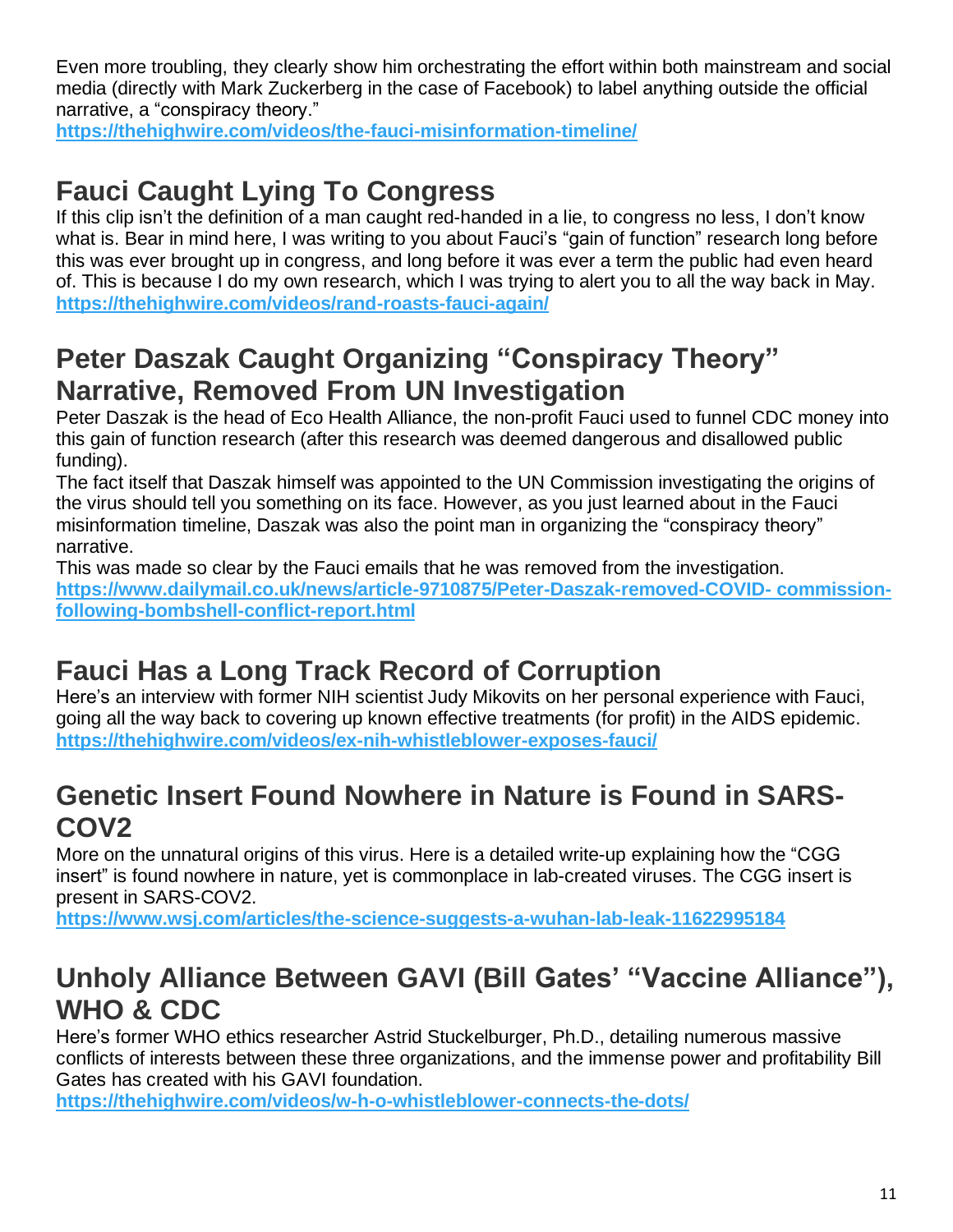### **Reports of Vaccine Injury Are Being Censored**

As mentioned, I've now listened to dozens and dozens of firsthand accounts of people being killed or seriously harmed from these injections. They're not hard to find when you're knee-deep in actively researching this information, however, they never make it out to the mainstream in a manner that's in any way reflective of the true severity of what's going on.

When you listen the mother of Everest Romney tell her account of what she went through, not only did have to deal with her son and husband fighting for their lives, she also had to deal with being vilified by the media. And the only reason she was vilified by the media, is that her story actually made it to the media.

Thousands upon thousands of others never get that far. In just one example of how this happens, two COVID-19 vaccine injury groups totaling over 200k members were deleted altogether from Facebook. I watched these groups grow, the common theme amongst the people reporting in them was that they were historically "pro-vaccine," and then had their lives severely altered by these injections. And then, these thousands of firsthand reports were wiped clean from the internet.

**https://reclaimthenet.org/facebook-removes-covid-19-vaccine-victims-group/**

#### **Vaccine Hesitancy Is Not Due to a Lack of Information, nor "Misinformation"**

If after an entire year of telling people how scary the virus supposedly is and getting them ready for the vaccine, press releases and media attention galore about its supposed efficacy, and a \$4 billion propaganda campaign complete with celebrity endorsements and million-dollar lotteries hasn't convinced half the public to get these injections, at what point do you start to think that perhaps a whole lot of people have been doing the type of research I'm bringing to you here for themselves, and/or they just have an inherent "bad feeling" about these injections that no amount of coercion will change?

Here's a summary of an MIT study that found those who are "vaccine-hesitant" to be 'highly informed, scientifically literate,' and 'sophisticated.'

**https://americanfaith.com/mit-study-vaccine-hesitancy-is-highly-informed-scientificallyliterate-and-sophisticated/**

### **COVID Has Been All About Fear and Control**

Here's British PM Graham Brady Mask writing about his insider's view of the government using fear tactics (the same used here) to gain the submission of the population.

Interesting quote from the letter: "Many politicians and advisers will admit privately that the policy change compelling people to wear masks was not really about the spread of infection at all but about the psychological effect that they would have.

That real purpose is social control – to provide a constant reminder to maintain distance from other people.

To maintain a state of anxiety that leaves people more likely to comply with the restrictions that might otherwise be resisted or forgotten.

This is exactly the same approach that the Government's behavioral experts on the sinister-sounding advisory group known as SPI-B – the Independent Scientific Pandemic Insights Group on Behaviours – has admitted using.

'The perceived level of personal threat needs to be increased among those who are complacent, using hard-hitting emotional messaging,' said the SPI-B paper of March 22, 2020."

**https://www.dailymail.co.uk/debate/article-9798365/GRAHAM-BRADY-believe-real-purposemasks-social-control-time-stop-fear.html** "